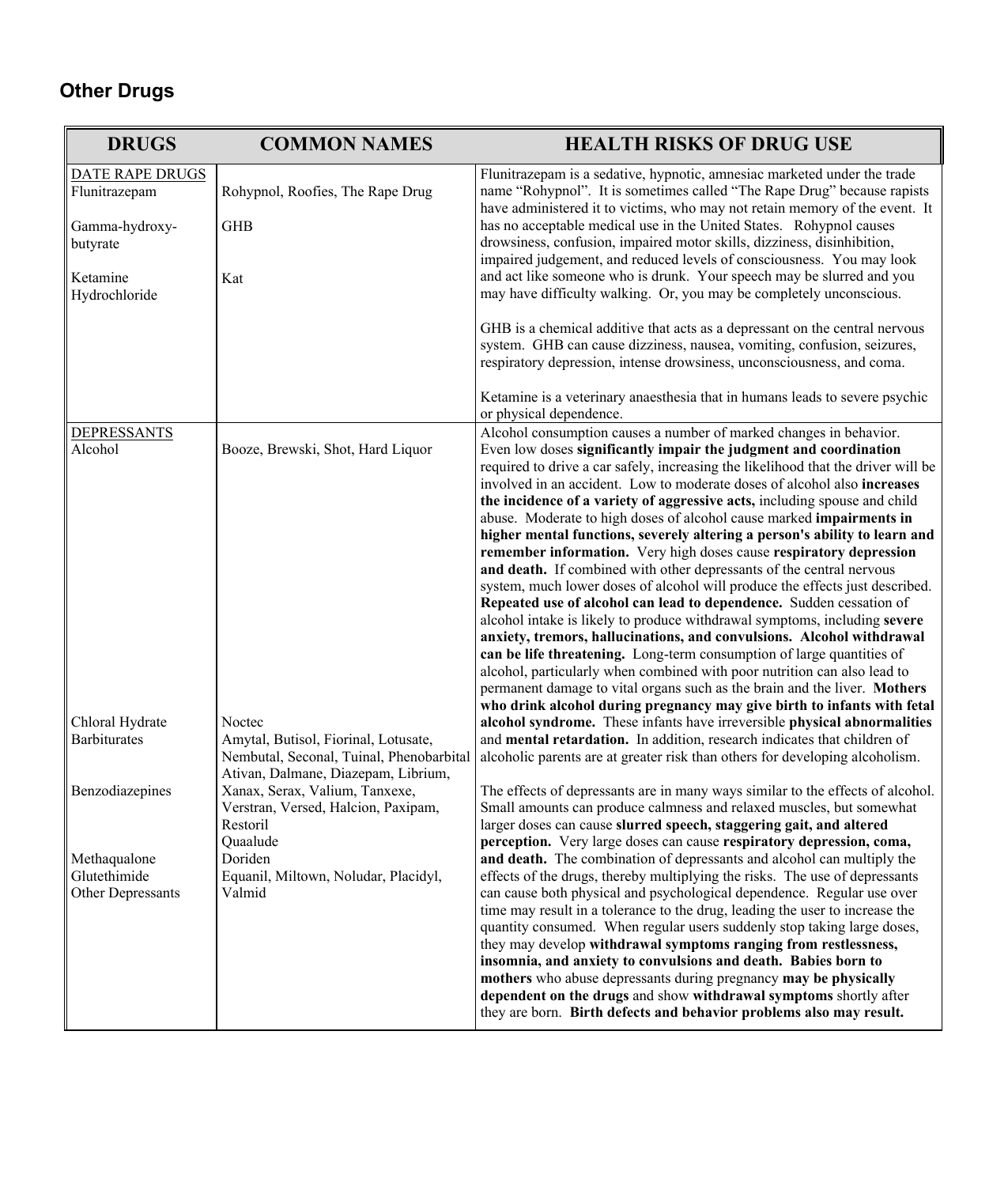| <b>CANNABIS</b><br>Marijuana | Pot, Acapulco, Gold, Grass, Reefer,<br>Sinsemilla, Thai Sticks        | All forms of cannabis have negative physical and mental effects. Several<br>regularly observed physical effects of cannabis are a substantial increase in<br>the heart rate, bloodshot eyes, a dry mouth and throat, and increased<br>appetite. Use of cannabis may impair or reduce short-term memory and<br>comprehension, alter sense of time, and reduce ability to perform tasks<br>requiring concentration and coordination, such as driving a car.                                                                                                                                                                                                               |
|------------------------------|-----------------------------------------------------------------------|-------------------------------------------------------------------------------------------------------------------------------------------------------------------------------------------------------------------------------------------------------------------------------------------------------------------------------------------------------------------------------------------------------------------------------------------------------------------------------------------------------------------------------------------------------------------------------------------------------------------------------------------------------------------------|
| Tetrahydrocannabinol         | THC, Marinil                                                          |                                                                                                                                                                                                                                                                                                                                                                                                                                                                                                                                                                                                                                                                         |
| Hashish                      | Hash                                                                  | Research also shows that students do not retain knowledge when they are                                                                                                                                                                                                                                                                                                                                                                                                                                                                                                                                                                                                 |
| Hashish Oil                  | Hash Oil                                                              | "high." Motivation and cognition may be altered, making the acquisition of<br>new information difficult. Marijuana can also produce paranoia and<br>psychosis. Because users often inhale the unfiltered smoke deeply and then                                                                                                                                                                                                                                                                                                                                                                                                                                          |
|                              |                                                                       | hold it in their lungs as long as possible, marijuana is <b>damaging to the</b><br>lungs and pulmonary system. Marijuana smoke contains more cancer-                                                                                                                                                                                                                                                                                                                                                                                                                                                                                                                    |
|                              |                                                                       | causing agents than tobacco. Long-term users of cannabis may develop<br>psychological dependence and require more of the drug to get the same<br>effect. The drug can become the center of their lives.                                                                                                                                                                                                                                                                                                                                                                                                                                                                 |
| <b>INHALANTS</b>             |                                                                       | Immediate negative effects of inhalants include nausea, sneezing,                                                                                                                                                                                                                                                                                                                                                                                                                                                                                                                                                                                                       |
| Nitrous Oxide                | Laughing Gas, Whippets                                                | coughing, nosebleeds, fatigue, lack of coordination, and loss of appetite.<br>Solvents and aerosol sprays also decrease the heart and respiratory rates,                                                                                                                                                                                                                                                                                                                                                                                                                                                                                                                |
| Amyl Nitrite                 | Poppers, Snappers                                                     | and impair judgment. Amyl and butyl nitrite cause rapid pulse,<br>headaches, and involuntary passing of urine and feces. Long term use                                                                                                                                                                                                                                                                                                                                                                                                                                                                                                                                  |
| <b>Butyl Nitrite</b>         | Rush, Bolt, Locker Room, Bullet, Climax                               | may result in hepatitis or brain hemorrhage. Deeply inhaling the vapors, or<br>using large amounts over a short period of time, may result in                                                                                                                                                                                                                                                                                                                                                                                                                                                                                                                           |
| Chlorohydrocarbons           | Aerosol Sprays                                                        | disorientation, violent behavior, unconsciousness, or death. High<br>concentrations of inhalants can cause suffocation by displacing the oxygen<br>in the lungs or by depressing the central nervous system to the point that<br>breathing stops. Long term use can cause weight loss, fatigue, electrolyte<br>imbalance, and muscle fatigue. Repeated sniffing of concentrated vapors<br>over time can permanently damage the nervous system.                                                                                                                                                                                                                          |
| Hydrocarbons                 | Solvents                                                              |                                                                                                                                                                                                                                                                                                                                                                                                                                                                                                                                                                                                                                                                         |
| <b>STIMULANTS</b>            |                                                                       | Cocaine stimulates the central nervous system. Its immediate effects include                                                                                                                                                                                                                                                                                                                                                                                                                                                                                                                                                                                            |
|                              |                                                                       |                                                                                                                                                                                                                                                                                                                                                                                                                                                                                                                                                                                                                                                                         |
| Cocaine                      | Coke, Snow, Flake, White, Blow, Nose<br>Candy, Big C, Snowbirds, Lady | dilated pupils and elevated blood pressure, heart rate, respiratory rate,<br>and body temperature. Occasional use can cause a stuffy or runny nose.                                                                                                                                                                                                                                                                                                                                                                                                                                                                                                                     |
| Crack                        | Crack, Freebase Rocks, Rock                                           | While chronic use can ulcerate the mucous membrane of the nose. Injecting<br>cocaine with unsterile equipment can transmit hepatitis and other diseases,                                                                                                                                                                                                                                                                                                                                                                                                                                                                                                                |
| Methamphetamine              | Ice                                                                   | as well as the HIV virus which can lead to AIDS. Preparation of freebase,<br>which involves the use of volatile solvents, can result in death or injury from<br>fire or explosion. Cocaine can produce psychological and physical                                                                                                                                                                                                                                                                                                                                                                                                                                       |
|                              |                                                                       | dependency, a feeling that the user cannot function without the drug. In<br>addition, tolerance develops rapidly. Crack or freebase rock is extremely                                                                                                                                                                                                                                                                                                                                                                                                                                                                                                                   |
|                              |                                                                       | addictive, and its effects are felt within 10 seconds. The physical effects<br>include dilated pupils, increased pulse rate, elevated blood pressure,                                                                                                                                                                                                                                                                                                                                                                                                                                                                                                                   |
| Amphetamines                 | Biphetamine, Delcobese, Desoxyn.<br>Dexedrine, Obetrol                | insomnia, loss of appetite, tactile hallucinations, paranoia, and seizures.<br>The use of cocaine can cause <b>death</b> by disrupting the brain's control of the<br>heart and respiration.                                                                                                                                                                                                                                                                                                                                                                                                                                                                             |
| Phenmetrazine                | Preludin                                                              | Stimulants can cause increased heart and respiratory rates, elevated                                                                                                                                                                                                                                                                                                                                                                                                                                                                                                                                                                                                    |
| Methylphenidate              | Ritalin                                                               | blood pressure, dilated pupils, and decreased appetite. In addition, users<br>may experience sweating, headache, blurred vision, dizziness,                                                                                                                                                                                                                                                                                                                                                                                                                                                                                                                             |
| Other Stimulants             | Adipex, Cylert, Didrex, Ionamin, Melfiat,<br>Plegine                  | sleeplessness, and anxiety. Extremely high doses can cause a rapid or<br>irregular heartbeat, tremors, loss of coordination, and even physical<br>collapse. An amphetamine injection creates a sudden increase in blood<br>pressure that can result in stroke, very high fever, or heart failure. In<br>addition to the physical effects, users report feeling restless, anxious, and<br>moody. Higher doses intensify the effects. Persons who use large amounts<br>of amphetamines over a long period of time can develop an amphetamine<br>psychosis that includes hallucinations, delusion, and paranoia. These<br>symptoms usually disappear when drug use ceases. |